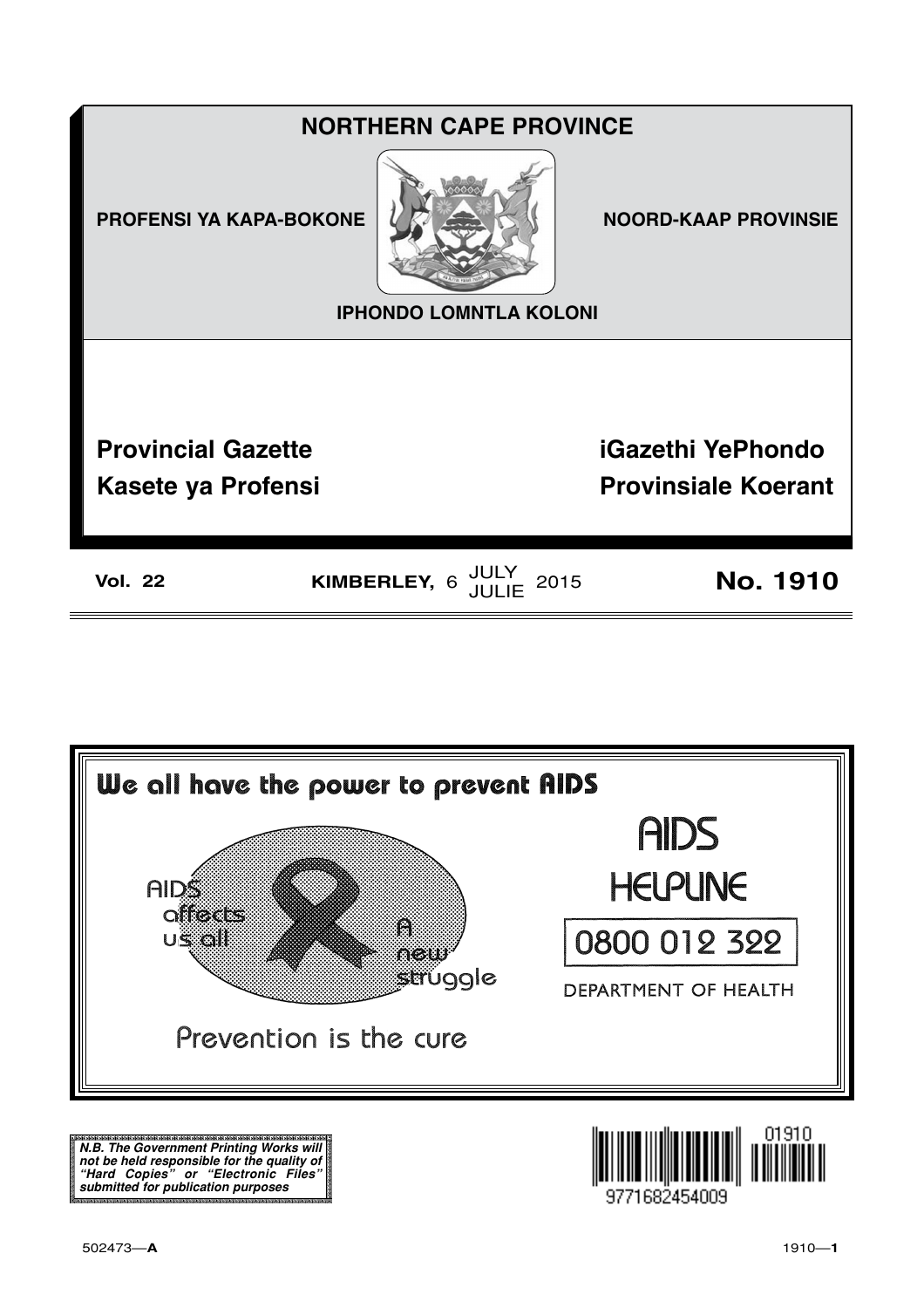### **DISCLAIMER:**

Government Printing Works reserves the right to apply the 25% discount to all Legal and Liquor notices that comply with the business rules for notice submissions for publication in gazettes.

National, Provincial, Road Carrier Permits and Tender notices will pay the price as published in the Government Gazettes.

For any information, please contact the eGazette Contact Centre on 012-748 6200 or email **info.egazette@gpw.gov.za**

#### **CONTENTS • INHOUD**

| No.      |                                                                                                                                                                                                                          | Page<br>No. | Gazette<br>No. |
|----------|--------------------------------------------------------------------------------------------------------------------------------------------------------------------------------------------------------------------------|-------------|----------------|
|          | <b>GENERAL NOTICES • ALGEMENE KENNISGEWING</b>                                                                                                                                                                           |             |                |
| 62       | Local Government: Municipal Property Rates Act (6/2004): //Khara Hais Municipality: Tariffs for 2015/2016 financial                                                                                                      | 3           | 1910           |
| 62       | Munisipale Eiendomsbelastingwet (6/2004): //Khara Hais Munisipaliteit: Tariewe vir 2015/2016 finansiële jaar                                                                                                             | 4           | 1910           |
| 63       |                                                                                                                                                                                                                          | 5           | 1910           |
| 63       | Wet op Opheffing van Beperkings (84/1967): //Khara Hais Munisipaliteit: Finale kennisgewing: Erf 2356, Upington.                                                                                                         | 5           | 1910           |
| 64       |                                                                                                                                                                                                                          | 6           | 1910           |
| 64       | Wet op Opheffing van Beperkings (84/1967): //Khara Hais Munisipaliteit: Finale kennisgewing: Erf 2497 Upington                                                                                                           | 6           | 1910           |
| 65       |                                                                                                                                                                                                                          | 7           | 1910           |
| 65<br>66 | Wet op Opheffing van Beperkings (84/1967): //Khara Hais Munisipaliteit: Finale kennisgewing: Erf 2401, Upington.<br>Removal, Suspension and Amendment of Restrictions Act (84/1967): Sol Plaatje Municipality: Erf 4404, | 7           | 1910           |
|          |                                                                                                                                                                                                                          | 8           | 1910           |
| 66       | Wet op Opheffing, Wysiging en Opskorting van Beperkings (84/1967): Sol Plaatje Munisipaliteit: Erf 4404,                                                                                                                 | 8           | 1910           |
| 67       | Removal, Suspension and Amendment of Restrictions Act (84/1967): Sol Plaatje Municipality: Erf 522                                                                                                                       | 9           | 1910           |
| 67       | Wet op Opheffing, Wysiging en Opskorting van Beperkings (84/1967): Sol Plaatje Munisipaliteit: Erf 522,                                                                                                                  | 9           | 1910           |
| 68       | Local Government: Municipal Property Rates Act, 2004: Phokwane Municipality: Resolution levying property rates                                                                                                           | 10          | 1910           |
|          |                                                                                                                                                                                                                          |             |                |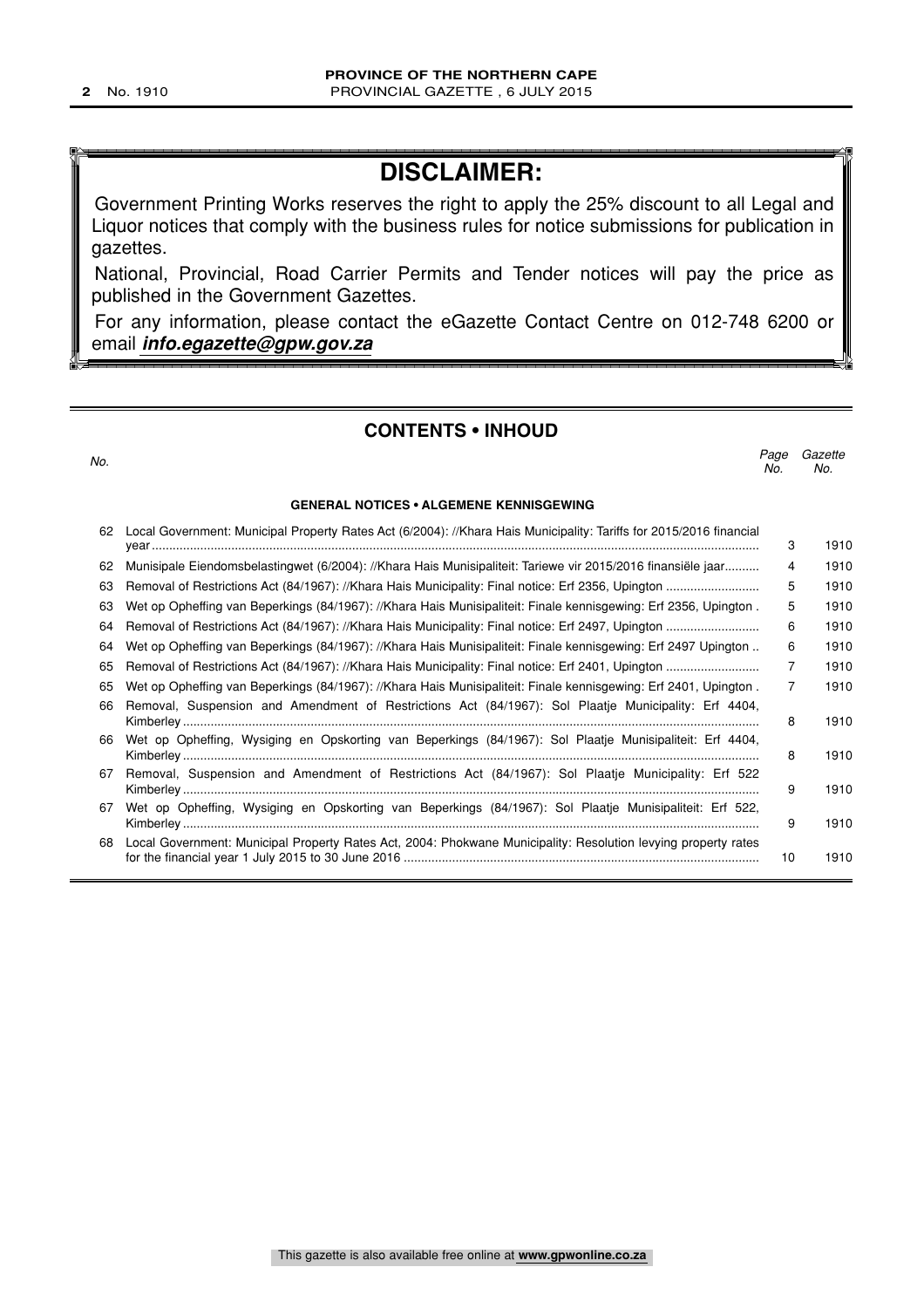### **GENERAL NOTICES • ALGEMEME KENNISGEWINGS**

#### **NOTICE 62 OF 2015**

Alg /2015

#### / /KHARA HAIS MUNICIPALITY

#### TARIFFS FOR 2015/2016 FINANCIAL YEAR

NOTICE IS HEREBY GIVEN in terms of Section 14(2) of the Local Government: Municipal Property Rates Act, 2004 (Act 6 of 2004) that the following rates tariffs for the 2014/2015 financial year to be implemented as from 1 July 2015 has been approved by the Municipal Council of the / /Khara Hais Municipality at a Council Meeting that was held on 26 May 2015.

|                                                                                                                              | %               |
|------------------------------------------------------------------------------------------------------------------------------|-----------------|
| <b>RATES TARIFFS</b>                                                                                                         | <b>INCREASE</b> |
| Rates for properties within the municipality's jurisdictional area                                                           |                 |
| General Rates: Developed Residential Properties (Tariff 1.01892c per R1 of valuation)                                        | ±5.5%           |
| General Rates: Undeveloped Residential Properties (Tariff 2.03784c per R1 of valuation)                                      | ±5.5%           |
| General Rates: Public Benefit Organisations (PBO) (Tariff 1.01892c per R1 of valuation)                                      | ±5.5%           |
| General Rates: Business Properties (Tariff 1,52838c per R1 of valuation)                                                     | ±5.5%           |
| General Rates: Industrial Properties (Tariff 1,52838c per R1 of valuation)                                                   | ±5.5%           |
| General Rates: State Properties Residential (Tariff 1.01892c per R1 of valuation)                                            | ±5.5%           |
| General Rates: State Properties Government Use & Public Service Infrastructure (Tariff 1.52838c per                          | ±5.5%           |
| R1 of valuation)                                                                                                             |                 |
| General Rates: Residential Zone 3 (Tariff 1,2737c per R1 of valuation)                                                       | ±5.5%           |
| General Rates: Agricultural Properties (Tariff 0,25473c per R1 of valuation)                                                 | ±5.48%          |
| General Rates: Agricultural Properties Small Holdings (Tariff 0,25473c per R1 of valuation)                                  | ±5.48%          |
| General Rates: Resort with access to refuse and sewerage services (Tariff 1,27370c per R1 of                                 | ±5.5%           |
| valuation)                                                                                                                   |                 |
| General Rates: Resort without access to refuse and sewerage services (Tariff 0,25473c per R1 of                              | ±5.5%           |
| valuation)                                                                                                                   |                 |
| General Rates: Educational and Institutional Organisations (Tariff 1.52838c per R1 of valuation)                             | New Tariff      |
| The tariff for Agricultural Properties of 0,25473c after a discount of 75% in terms of legislation amounts to 25% of the     |                 |
| Residential Properties tariff of 1.01892c per R1 of valuation. Agricultural Properties are entitled to a further discount of |                 |
| 20% in terms of certain conditions of Council's Municipal Property Rates Policy that will effectively reduce the payable     |                 |
| tariff to $0,050946c$ (R509.46 per R 1 million valuation)                                                                    |                 |

The Council resolution and related documentation lies open for inspection during normal office hours at the Libraries and the Enquiries Division (Civic Centre).

DE NGXANGA MUNICIPAL MANAGER

Civic Centre Market Street Private Bag X6003 **UPINGTON** 8800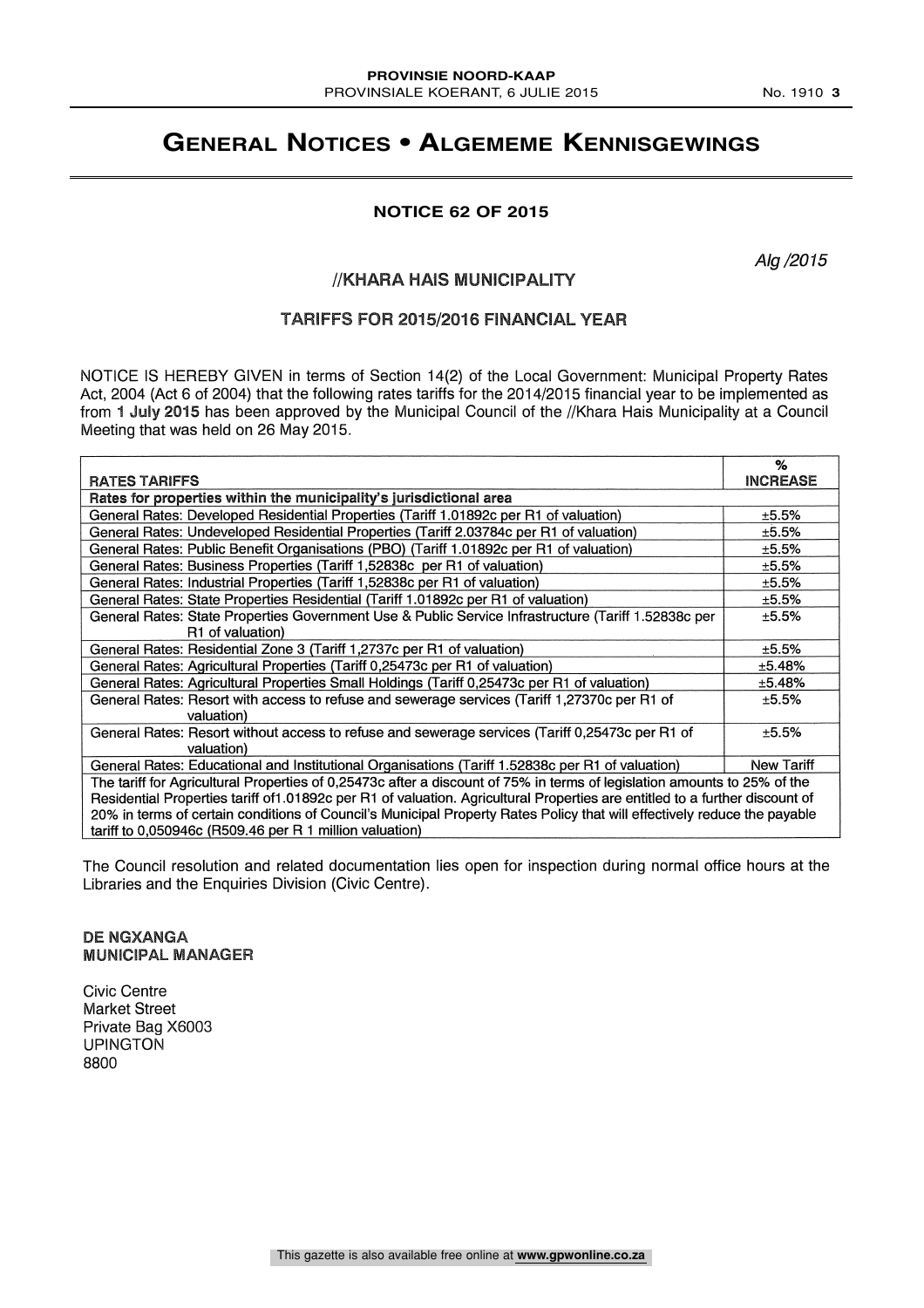#### **KENNISGEWING 62 VAN 2015**

#### MUNISIPALITEIT //KHARA HAIS

#### TARIEWE VIR 2015/2016 FINANSIËLE JAAR

KENNIS GESKIED ingevolge die bepalings van Artikel 14(2) van die Munisipale Eiendomsbelastingwet, 2904 (Wet 6 van 2004) dat die Munisipale Raad van Munisipaliteit / /Khara Hais tydens 'n Raadsvergadering soos gehou op 26 Mei 2015 die volgende belastingtariewe vir die 2015/2016 finansiële jaar goedgekeur het, en sal vanaf 1 Julie 2015 implementeer word.

| <b>BELASTINGTARIEWE</b>                                                                                           | %                  |  |
|-------------------------------------------------------------------------------------------------------------------|--------------------|--|
|                                                                                                                   | <b>VERHOGING</b>   |  |
| Belastings vir eiendomme binne die munisipaliteit se regsgebied                                                   |                    |  |
| Algemene Belastings: Ontwikkelde Residensiële Eiendomme (Tarief 1.01892c per R1 waardasie)                        | ±5.5%              |  |
| Algemene Belastings: Onontwikkelde Residensiële Eiendomme (Tarief 2.03784c per R1 waardasie)                      | ±5.5%              |  |
| Algemene Belastings: Publike Bystandsverenigings (PBO) (Tarief 1.01892 per R1 waardasie)                          | ±5.5%              |  |
| Algemene Belastings: Besigheidseiendomme (Tarief 1.52838c per R1 waardasie)                                       | ±5.5%              |  |
| Algemene Belastings: Nywerheidseiendomme (Tarief 1.52838c per R1 waardasie)                                       | ±5.5%              |  |
| Algemene Belastings: Staatseiendomme Residensieel (Tarief 1.01892c per R1 waardasie)                              | ±5.5%              |  |
| Algemene Belastings: Staatseiendomme Owerheidsgebruik & Publieke Infrastruktuur (Tarief                           | ±5.5%              |  |
| 1.52838c per R1 waardasie)                                                                                        |                    |  |
| Algemene Belastings: Residensiële Sone 3 (Tarief 1.2737c per R1 waardasie)                                        | ±5.5%              |  |
| Algemene Belastings: Landbou eiendomme (Tarief 0.25473c per R1 waardasie)                                         | ±5.48%             |  |
| Algemene Belastings: Landbou eiendomme - Kleinhoewes (Tarief 0.25473 per R1 waardasie)                            | ±5.48%             |  |
| Algemene Belastings: Oorde met toegang tot vullis- en riooldienste (Tarief 1,2737c per R1                         | ±5.5%              |  |
| waardasie)                                                                                                        |                    |  |
| Algemene Belastings: Oorde sonder toegang tot vullis- en riooldienste (Tarief 0.25473c per R1                     | ±5.48%             |  |
| waardasie)                                                                                                        |                    |  |
| Algemene Belastings: Opvoedkundige Instelling / Institusionele Instellings (Tarief 1.52838c per R1                | <b>Nuwe Tarief</b> |  |
| waardasie)                                                                                                        |                    |  |
| Landbou eiendomme se tarief van 0.25473c beloop 25% van die Residensiële eiendomme se tarief van 1.01892c per     |                    |  |
| R1 waardasie na 'n 75% korting soos per wetgewing voorgeskryf. Landbou eiendomme is geregtig tot 'n verdere 20%   |                    |  |
|                                                                                                                   |                    |  |
| korting indien daar voldoen word aan sekere vereistes van die Raad se Munisipale Belastingsbeleid wat die Landbou |                    |  |
| eiendomme se betaalbare tarief op 0.050946c te staan sal bring (R509.46 per R1 miljoen waardasie)                 |                    |  |

Die Raadsbesluit en tersaaklike dokumentasie lê ter insae by alle Biblioteke en by die Navrae Afdeling (Burgersentrum) gedurende normale kantoorure.

#### DE NGXANGA MUNISIPALE BESTUURDER

Burgersentrum **Markstraat** Privaatsak X6003 UPINGTON 8800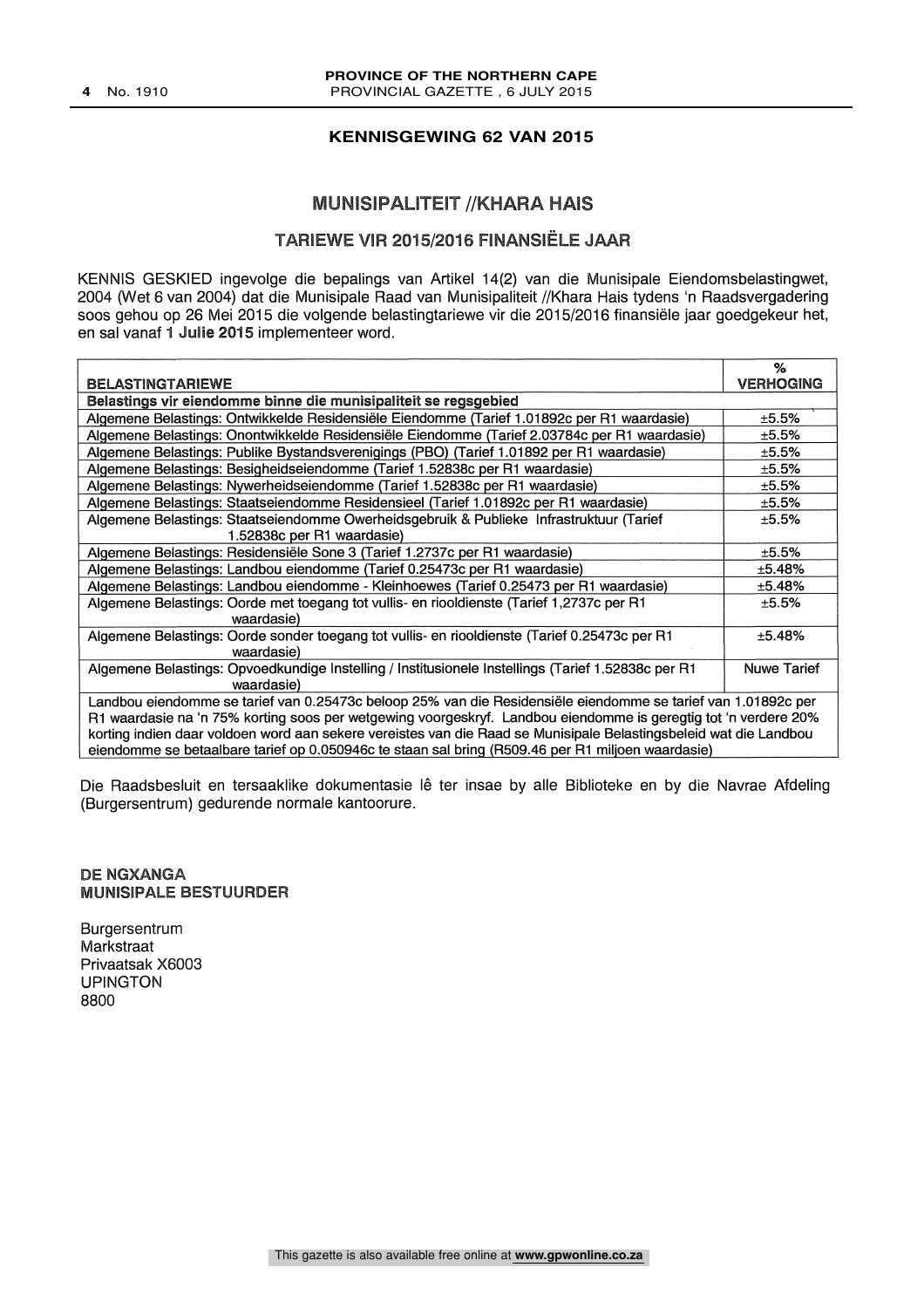#### **NOTICE 63 OF 2015**

Gen /2015

#### **MUNICIPALITY //KHARA HAIS**

#### REMOVAL OF RESTRICTIONS ACT, 1967 (ACT 84/1967)

#### FINAL NOTICE

#### ERF 2356, UPINGTON

Notice is given in terms of the provisions of section 2(1) of the Removal of Restrictions Act, 1967 (Act 84 of 1967), that the MEC for Housing and Local Government has, with effect from 11 May 2015 approved the removal of restrictive title conditions as enumerated in Title Deed T324/2012, p 3, Section A.1, (a) to (d) to facilitate the rezoning of Erf 2356, Upington.

DE NGXANGA MUNICIPAL MANAGER

Civic Centre Market Street Private Bag X6003 UPINGTON 8800

### **KENNISGEWING 63 VAN 2015** ENNISCEMBLE CO. VAN ONE

#### **MUNISIPALITEIT //KHARA HAIS**

#### WET OP OPHEFFING VAN BEPERKINGS, 1967 (WET 84/1967)

#### FINALE KENNISGEWING

#### ERF 2356, UPINGTON

Hierby word ooreenkomstig die bepalings van artikel 2(1) van die Wet op die Opheffing van Beperkings, 1967 (Wet 84 van 1967) bekend gemaak dat die LUR vir Behuising en Plaaslike Regering, met ingang van 11 Mei 2015, goedgekeur het dat die beperkende Titelvoorwaardes, soos uiteengesit in Titelakte T324/2012, Bladsy 3, Afdeling A.1. (a) tot (d), ten einde die hersonering op Erf 2356, Upington toe te laat.

Munisipale Bestuurder Privaatsak X 6003 Upington 8800

DE NGXANGA MUNISIPALE BESTUURDER

Burgersentrum Markstraat Privaatsak X6003 UPINGTON 8800

Erf 2356, UPINGTON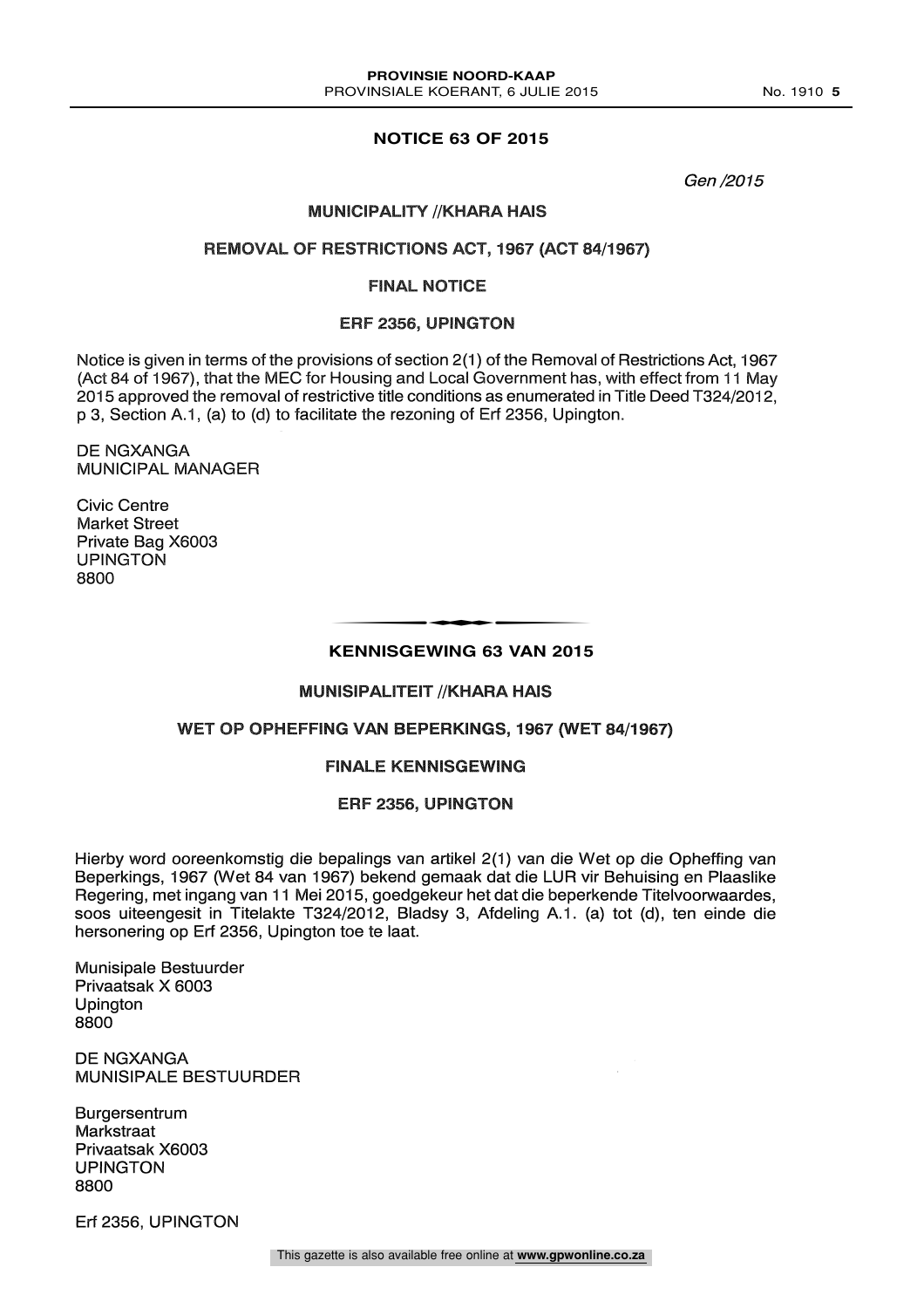#### **NOTICE 64 OF 2015**

Gen/2015

#### **MUNICIPALITY //KHARA HAIS**

#### REMOVAL OF RESTRICTIONS ACT, 1967 (ACT 84/1967)

#### FINAL NOTICE

#### ERF 2497, UPINGTON

Notice is given in terms of the provisions of section 2(1) of the Removal of Restrictions Act, 1967 (Act 84 of 1967), that the MEC for Housing and Local Government has, with effect from 11 May 2015 approved the removal of restrictive title conditions as enumerated in Title Deed T3106/1999, p 3, Section B, (a) to (d) to facilitate the rezoning of Erf 2497, Upington.

DE NGXANGA MUNICIPAL MANAGER

Civic Centre Market Street Private Bag X6003 UPINGTON 8800

Erf 2497, UPINGTON

# **KENNISGEWING 64 VAN 2015** t

**MUNISIPALITEIT //KHARA HAIS** 

#### WET OP OPHEFFING VAN BEPERKINGS, 1967 (WET 84/1967)

#### FINALE KENNISGEWING

#### ERF 2497, UPINGTON

Hierby word ooreenkomstig die bepalings van artikel 2(1) van die Wet op die Opheffing van Beperkings, 1967 (Wet 84 van 1967) bekend gemaak dat die LUR vir Behuising en Plaaslike Regering, met ingang van 11 Mei 2015, goedgekeur het dat die beperkende Titelvoorwaardes, soos uiteengesit in Titelakte T3106/1999, Bladsy 3, Afdeling B. (a) tot (d), ten einde die hersonering op Erf 2497, Upington toe te laat.

Munisipale Bestuurder Privaatsak X 6003 Upington 8800

DE NGXANGA MUNISIPALE BESTUURDER

Burgersentrum Markstraat Privaatsak X6003 UPINGTON 8800

Erf 2497, UPINGTON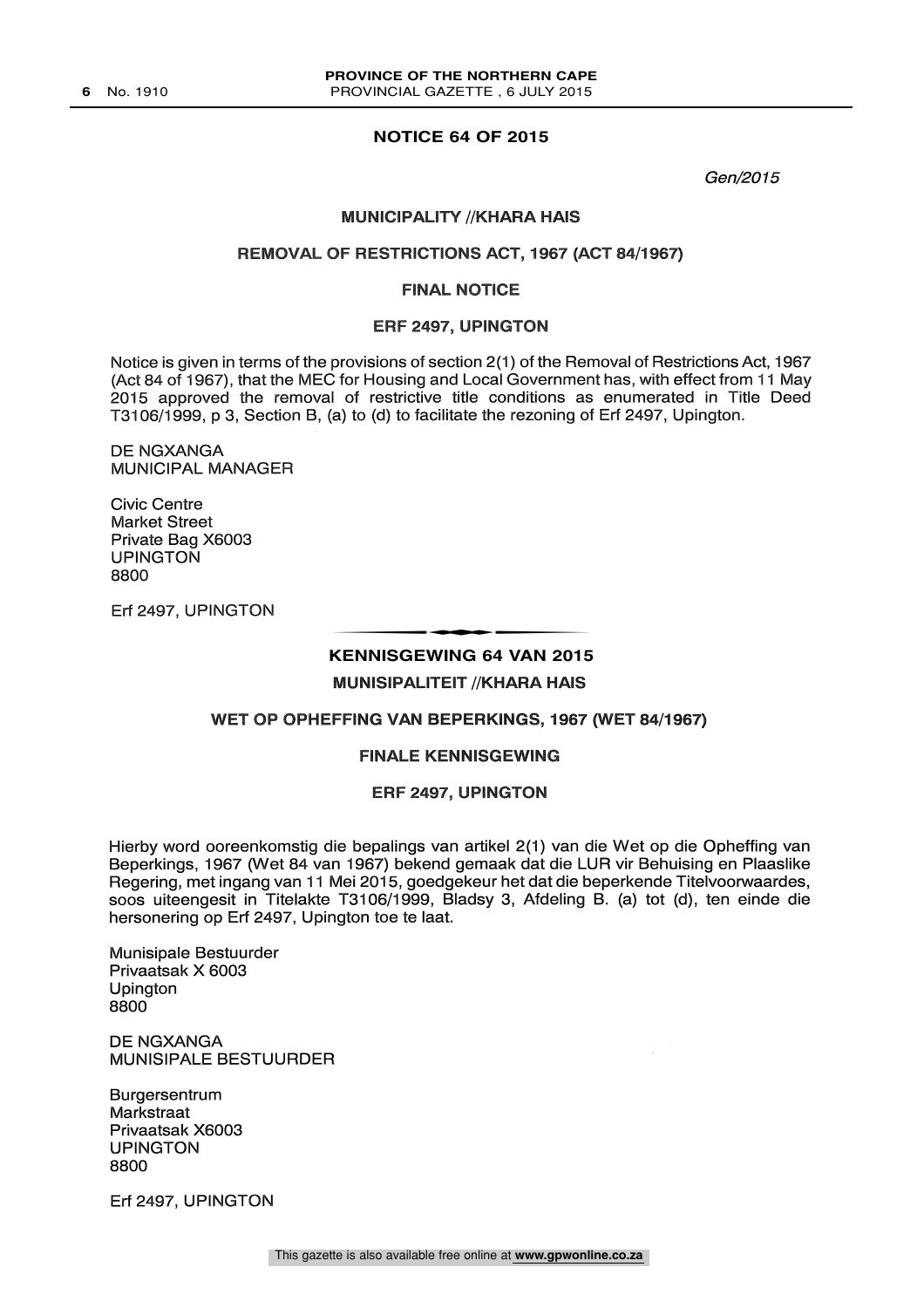#### **NOTICE 65 OF 2015**

Gen/2015

#### **MUNICIPALITY //KHARA HAIS**

#### REMOVAL OF RESTRICTIONS ACT, 1967 (ACT 84/1967)

#### FINAL NOTICE

#### ERF 2401, UPINGTON

Notice is given in terms of the provisions of section 2(1) of the Removal of Restrictions Act, 1967<br>(Act 84 of 1967), that the MEC for Housing and Local Government has, with effect from 11 May 2015 approved the removal of restrictive title conditions as enumerated in Title Deed T2960/2012, p 2-3, Section B.(a), (b), (c) (d) and (e) to facilitate the rezoning of Erf 2401, Upington.

DE NGXANGA MUNICIPAL MANAGER

Civic Centre Market Street Private Bag X6003 UPINGTON 8800

Erf 2401, UPINGTON

# **KENNISGEWING 65 VAN 2015** t

#### **MUNISIPALITEIT //KHARA HAIS**

#### WET OP OPHEFFING VAN BEPERKINGS, 1967 (WET 84/1967)

#### FINALE KENNISGEWING

#### ERF 2401, UPINGTON

Hierby word ooreenkomstig die bepalings van artikel 2(1) van die Wet op die Opheffing van Beperkings, 1967 (Wet 84 van 1967) bekend gemaak dat die LUR vir Behuising en Plaaslike Regering, met ingang van 11 Mei 2015, goedgekeur het dat die beperkende Titelvoorwaardes, soos uiteengesit in Titelakte T2960/2012, BI 2-3, Afdeling B.(a), (b), (c) (d) en (e) ten einde die hersonering op Erf 2401, Upington toe te laat.

Munisipale Bestuurder Privaatsak X 6003 Upington 8800

DE NGXANGA MUNISIPALE BESTUURDER

Burgersentrum **Markstraat** Privaatsak X6003 UPINGTON 8800 Erf 2401, UPINGTON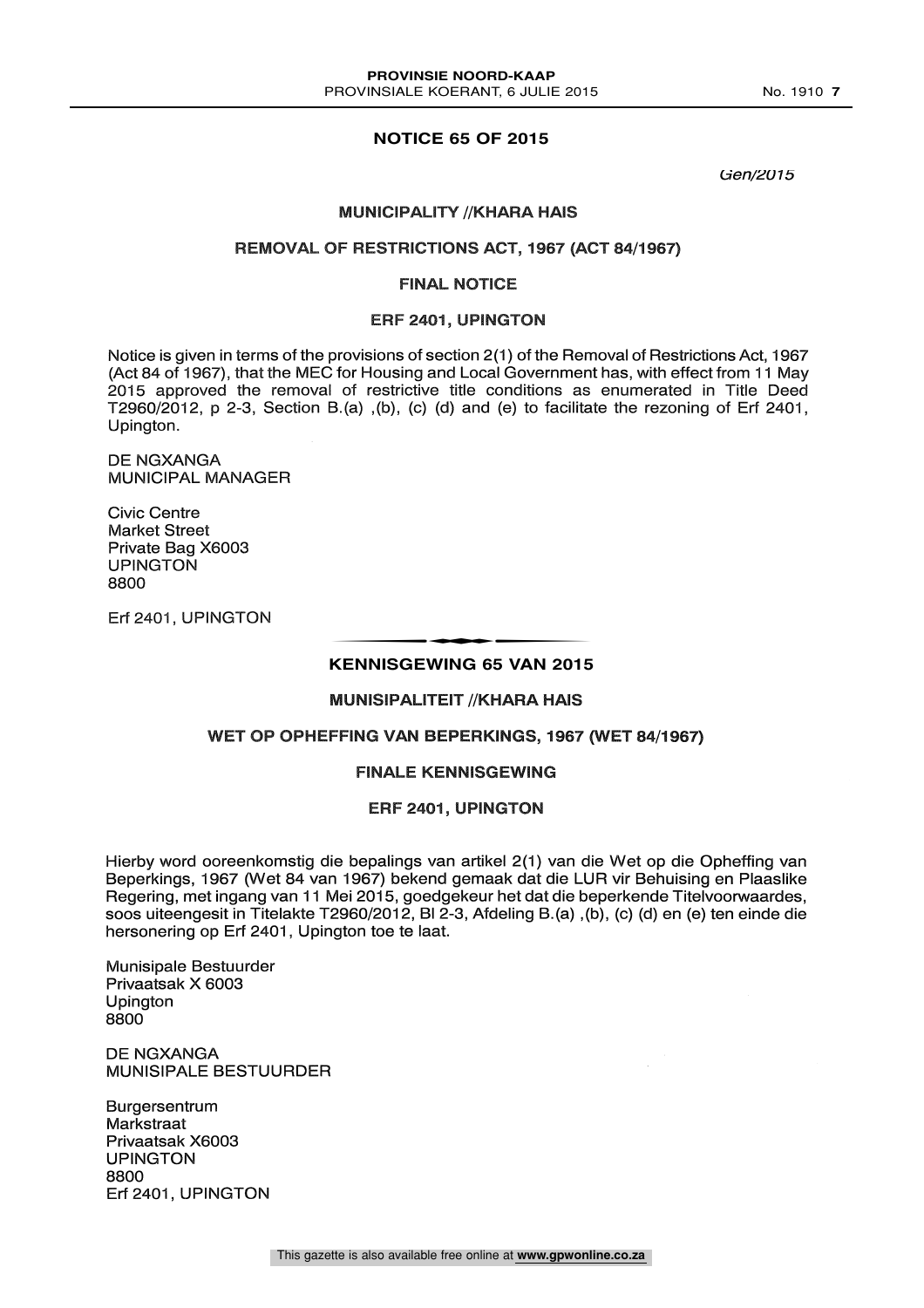#### **NOTICE 66 OF 2015**

Gen /2015

#### SOL PLAATJE MUNICIPALITY

#### PROPOSED REMOVAL OF RESTRICTIVE TITLE CONDITIONS AND SUBDIVISION I.R.O ERF 4404 KIMBERLEY, 22 BARNATO STREET, HADISON PARK

NOTICE is hereby given in terms of the provisions of the Removal, Suspension and Amendment of Restrictions Act, 1967 (Act 84/1967) that the MEC for Department Cooperative Governance, human Settlements and Traditional Affairs has, with effect from 11 May 2015, approved the Removal of Restrictive title Conditions namely Section D 6 (a) to (d) as enumerated on title Deed No T854/1972, Erf 4404 (22 Barnato street), Hadison Park, Kimberley 1708104451

> Ms N TYABASHE- KESIAMANG Pr. Pln E.D: STRATEGY, ECONOMIC DEVELOPMENT & PLANNING

Civic Offices **KIMBERLEY** 06 July 2015

# **KENNISGEWING 66 VAN 2015** t

SOL PLAATJE MUNISIPALITEIT

#### VOORGESTELDE OPHEFFING VAN BEPERKENDE TITEL VOORWAARDES T.O.V ERF

#### 4404 KIMBERLEY, BARNATOSTRAAT 22, HADISON PARK

Hiermee word ooreenkomstig die bepalings van die Wet op Opheffing, Wysiging en Opskorting van Beperkings, 1967 (Wet 84 /1967) bekend gemaak dat die LUR vir Samewerkende Regering Menslike Nedersetting en Tradisionele Sake met ingang van 11 May 2015 goedgekeur het dat die beperkende Titel voorwaardes naamlik D 6 (a) tot (d), soos per Titel Akte T854/1972, Erf 4404 Kimberley, Barnatostraat 22, Hadison Park,, opgehef word. 1708104451

#### Ms N TYABASHE- KESIAMANG Pr. Pln E.D: STRATEGY, ECONOMIC DEVELOPMENT & PLANNING

**Stadskantore KIMBERLEY** 06 July 2015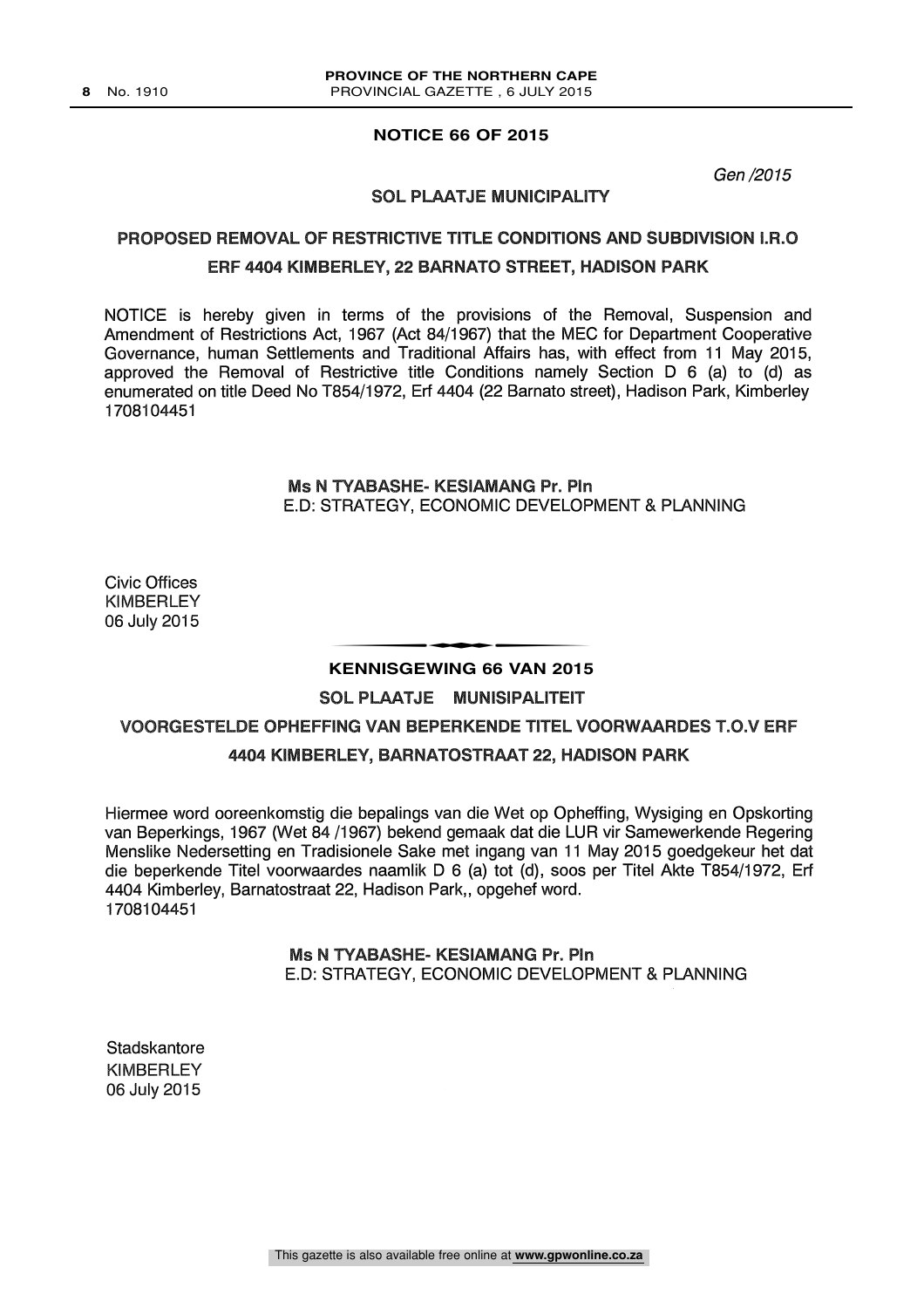#### **NOTICE 67 OF 2015**

Gen /2015

#### SOL PLAATJE MUNICIPALITY

#### PROPOSED REMOVAL OF RESTRICTIVE TITLE CONDITIONS I.R.O ERF 522 KIMBERLEY, 197 DU TOITSPAN ROAD, BELGRAVIA

NOTICE is hereby given in terms of the provisions of the Removal, Suspension and Amendment of Restrictions Act, 1967 (Act 84/1967) that the MEC for Department Cooperative Governance, Human Settlements and Traditional Affairs has, with effect from 11 May 2015, approved the Removal of Restrictive title Conditions namely Section B and D as enumerated on title Deed No T3163/2004, Erf 522 Kimberley, 197 Du Toitspan road, Belgravia. 2727352602853

#### Ms N TYABASHE- KESIAMANG Pr. Pln E.D: STRATEGY, ECONOMIC DEVELOPMENT & PLANNING

Civic Offices **KIMBERLEY** 06 July 2015

# **KENNISGEWING 67 VAN 2015** t

#### SOL PLAATJE MUNISIPALITEIT

#### VOORGESTELDE OPHEFFING VAN BEPERKENDE TITEL VOORWAARDES T.O.V ERF 522 KIMBERLEY, DU TOITSPANSWEG 197, BELGRAVIA

Hiermee word ooreenkomstig die bepalings van die Wet op Opheffing, Wysiging en Opskorting van Beperkings, 1967 (Wet 84 /1967) bekend gemaak dat die LUR vir Samewerkende Regering Menslike Nedersetting en Tradisionele Sake met ingang van 11 May 2015 goedgekeur het dat die beperkende Titel voorwaardes naamlik B en D, soos per Titel Akte T3163/2004, Erf 522 Kimberley, Du Toitspanweg 197, Belgravia, opgehef word. 2727352602853

#### Ms N TYABASHE- KESIAMANG Pr. Pln E.D: STRATEGY, ECONOMIC DEVELOPMENT & PLANNING

**Stadskantore** KIMBERLEY 06 July 2015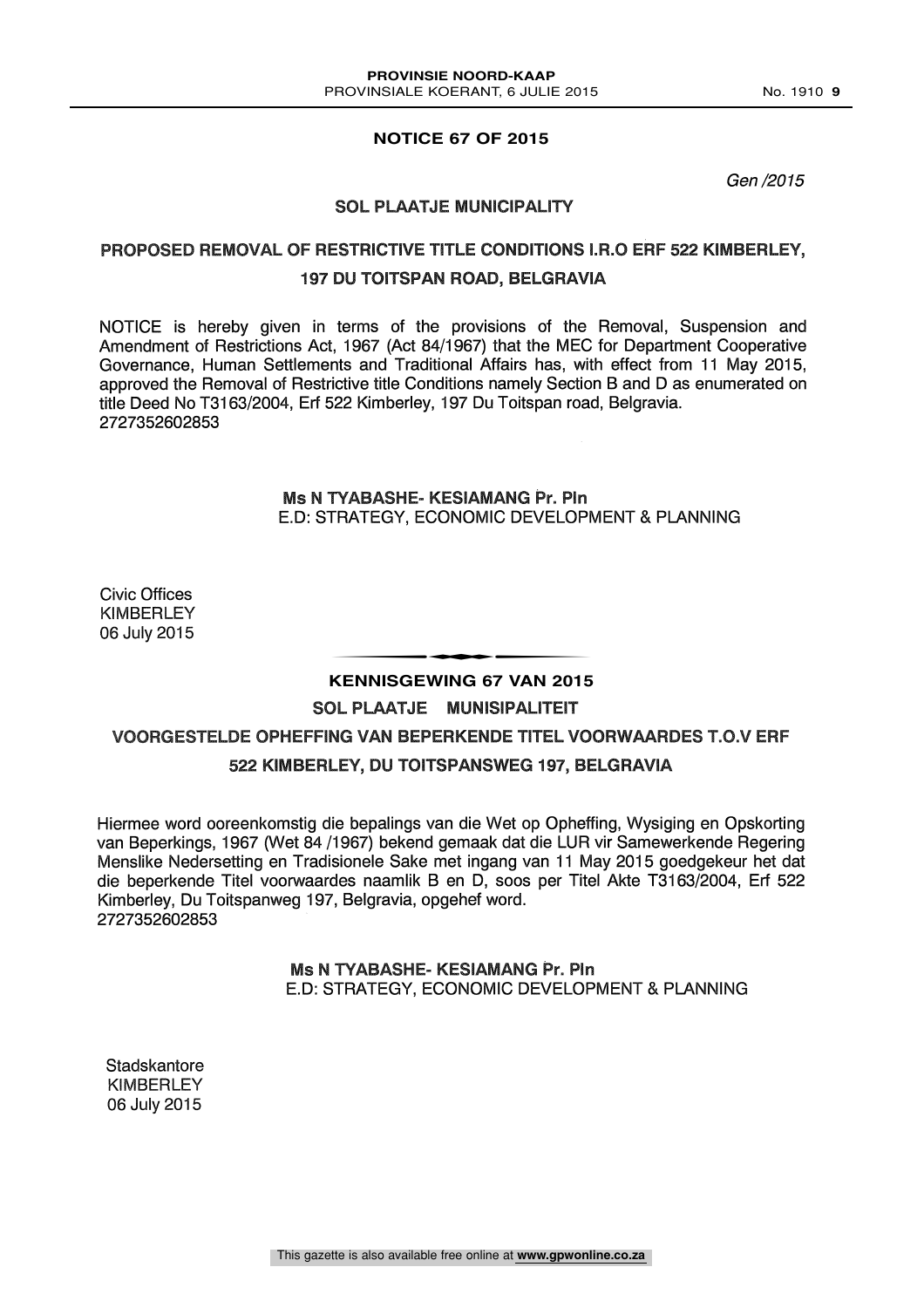#### **NOTICE 68 OF 2015**

Gen /2015

#### PHOKWANE MUNICIPALITY

#### RESOLUTION LEVYING PROPERTY RATES FOR THE FINANCIAL YEAR 1 JULY 2015 TO 30 JUNE 2016.

Notice is hereby given in terms of section 14(1) and (2) of the Local Government: Municipal Property Rates Act, 2004; that the Council resolved by way of council resolution number 61/2015, to levy the rates on property reflected in the schedule below with effect from 1 July 2015.

| <b>Category of property</b> | Cent amount in the Rand rate determined        |
|-----------------------------|------------------------------------------------|
|                             | for the relevant property category             |
| <b>Residential Property</b> | 0.00984 rebate $20\% = .0.00787$ cent per Rand |
| Complex and Town houses     | 0.00984 rebate 20 $% = 0.00787$ cent per Rand  |
| Commercial                  | 0.00984 cent per Rand                          |
| Industrial                  | 0.0123 cent per Rand                           |
| Agricultural                | 0.003075 cent per Rand                         |
| Government                  | 0.00984 rebate $20\% = 0.00787$ cent per Rand  |
| Educational                 | 0.00984 rebate $20\% = 0.00787$ cent per Rand  |
| Transnet                    | 0.00984 rebate $20\% = 0.00787$ cent per Rand  |
| <b>Exemptions</b>           | 0.0 cent per Rand                              |
| *Residential Pensioners     | 0.00984 rebate $50\% = 0.00492$ cent per Rand  |

Interest will be levied at the effective bank rate on all outstanding accounts. \*Accounts billed yearly (which has to be applied for) are payable at the Municipal Offices on 30 September each year.

Full details of the Council resolution and rebates, reductions and exclusions specific to each category of owners of properties or owners of a specific category of properties as determined through criteria in the municipality's rates policy are available for inspection on the municipality's office, website (www.phokwane.gov.za) and all public libraries.

#### B S LENKOE ACTING MUNICIPAL MANAGER PHOKWANE MUNICIPALITY 24 HERTZOG STREET HARTSWATER

TEL: 053 474 9700 FAX: 053 474 1768